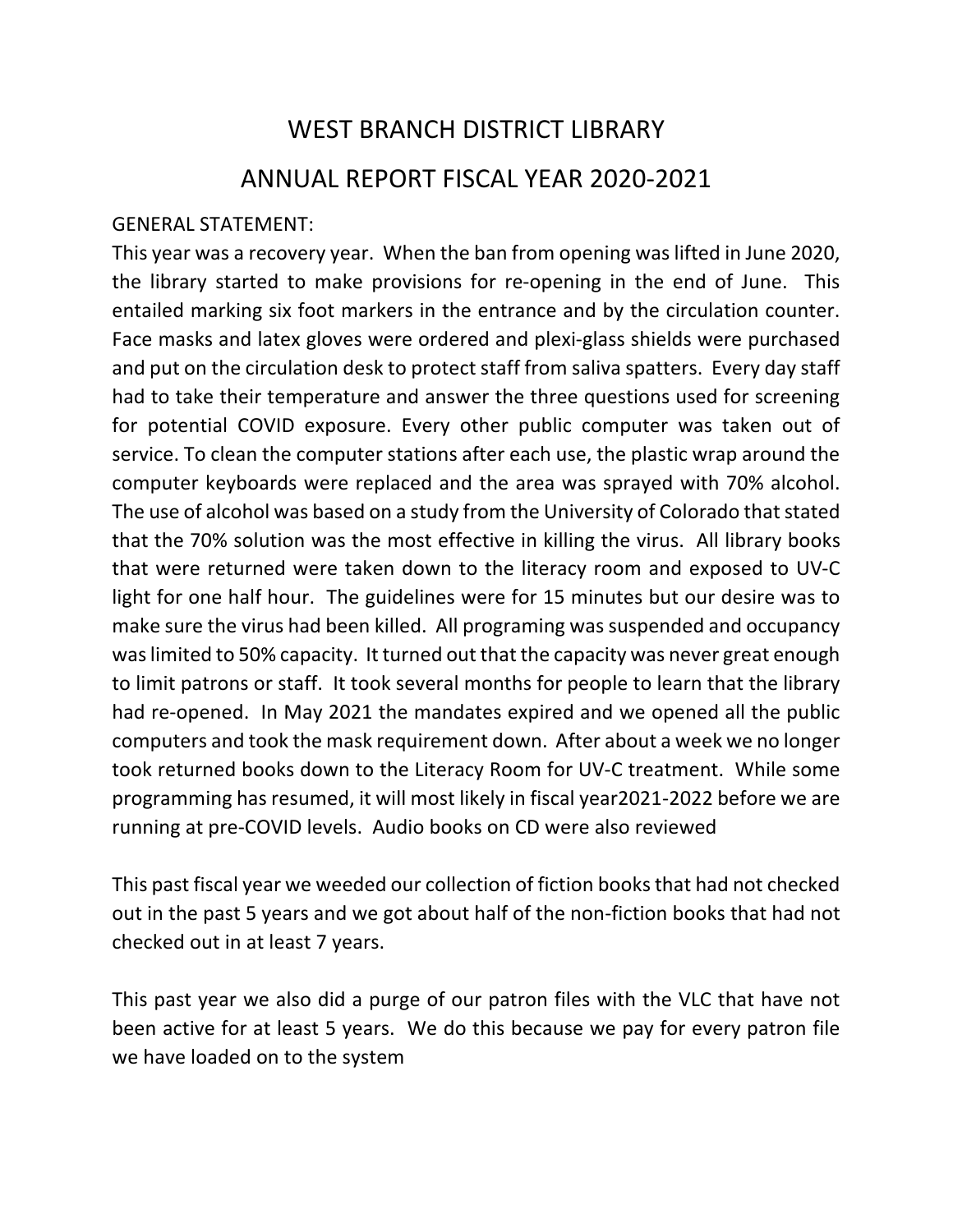STAFF: One of the cleaning crew; Don Smith passed away in December. Replacements for staff that left before the end of the last fiscal year were: Debra Kania was hired in as a clerk and to assist patrons with technical problems. She was offered a full time position as a tutor for toddlers and kindergarten. She left at the end of April.

Valerie Hilyard was hired as a page in September.

Kathleen Winkelmann was hired in May to replace Debra Kania. Kathleen will take over the technical aid and clerking duties of Debra.

To replace Don Smith, Ryan Zimmer and Delores Comstock were hired. Ryan works two of the days and Delores one day.

TECHNOLOGY: The last five computers were purchased and installed so now all the computers in the library are less than four years old. The replacement cycle of five a year will begin in 2024 so that we do not have the situation of having computers with operating systems in excess of 10 years.

In February worked with Nick to determine our technical needs for the year. We applied for grant funding through the Universal Service program for three hubs and one switch. Two of the wireless hubs will replace two existing ones in the basement and by the circulation desk. We will install a new wireless hub by the east wall of the library. Universal Services tackled the Government paperwork and we were notified that we got the grant in late May. The materials were shipped after the first of July so it could be replaced in the next fiscal year.

The printer at Amy's desk was replace because the cost of the ink cartridges is more individually than the cost of a new computer.

PROGRAMS: There was no programming until May. At that time Lori resumed her Let's Discuss Book Club. The first couple of meetings the turn-out was low but increase from one month to the next.

Planning for Summer Reading was done and the program would run from the last week of June until the middle of August. As a new twist to get adults users back in the library, the program opened up to include an adult component as well. Like the children's programs, the reader needed to read a designated number of books to get a ticket for the prize drawing at the end of the program. The number of books for each ticket varied for each of four reading levels.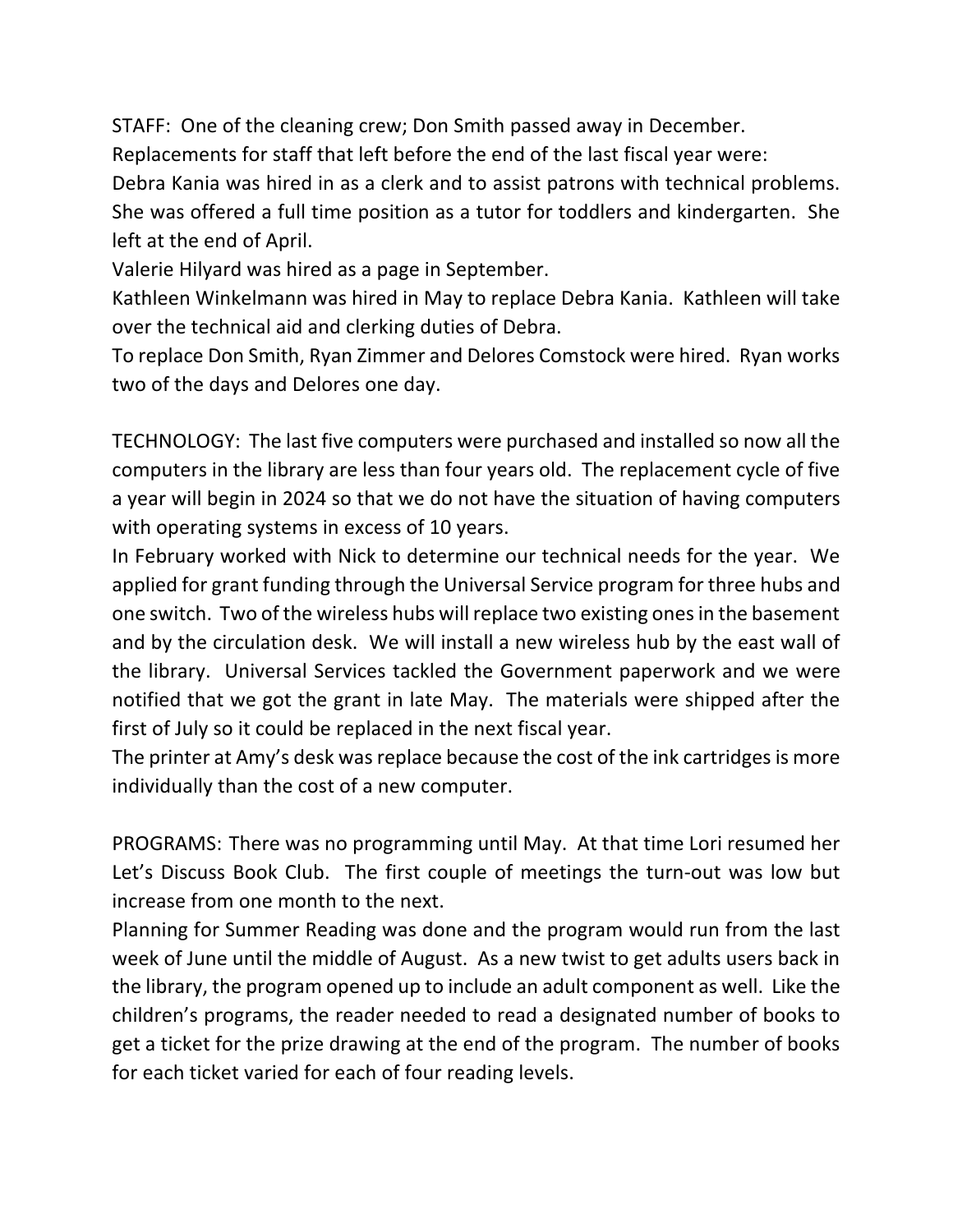Amanda Barrett developed her Let's Discuss Jr. Book Club. Her program began in July.

Lori was able to put together a Silent Auction in December. The local businesses were very generous just over \$1,700 was raised.

Financials: Our penal fine income was lower than anticipated because people were staying at home for the better part of the year.

State aid was given the same amount as the previous year and then an extra million dollars were added.

In September the Board sent letters to the City of West Branch, Ogemaw Township and West Branch Township that the State Law regarding tax captures for libraries were changed and that millages passed after December 31, 2017 were exempt from capture. The Library passed a millage in 2018 but it did not go into effect until the 2020 tax year. There City of West Branch acknowledged the change but Ogemaw and West Branch resisted claiming that they were not covered under that law because the DDA had debt. Everything was turned over to Attorney Anne Seurynck of Foster Swift for her to contact West Branch and Ogemaw Townships to resolve this issue.

The income for the library was 279,336.94 and expenditures were 271,612.48.

This will be the first time in three years where income exceeded expenditures.

Penal Fines were done nearly \$10,000 from what was budgeted. This was partially offset by increase in our interest income of \$4,325.89. The interest increase was due to the CD's which were invested in September of 2020. The interest was rolled over until September of 2021.

**COLLECTION:** Holdings of library according to type.

| <b>Adult Fiction:</b>     | 12,324 |
|---------------------------|--------|
| <b>Adult Non-Fiction</b>  | 6,980  |
| Compact Disc (audio book) | 1,480  |
| <b>DVD</b>                | 862    |
| <b>Children's Books</b>   | 3,855  |
| Juvenile Fiction          | 6,264  |
| Juvenile Non-Fiction      | 1,628  |
| <b>Young Adult</b>        | 1,079  |
| Newspapers & Magazines    | 52     |
| Total                     | 34,524 |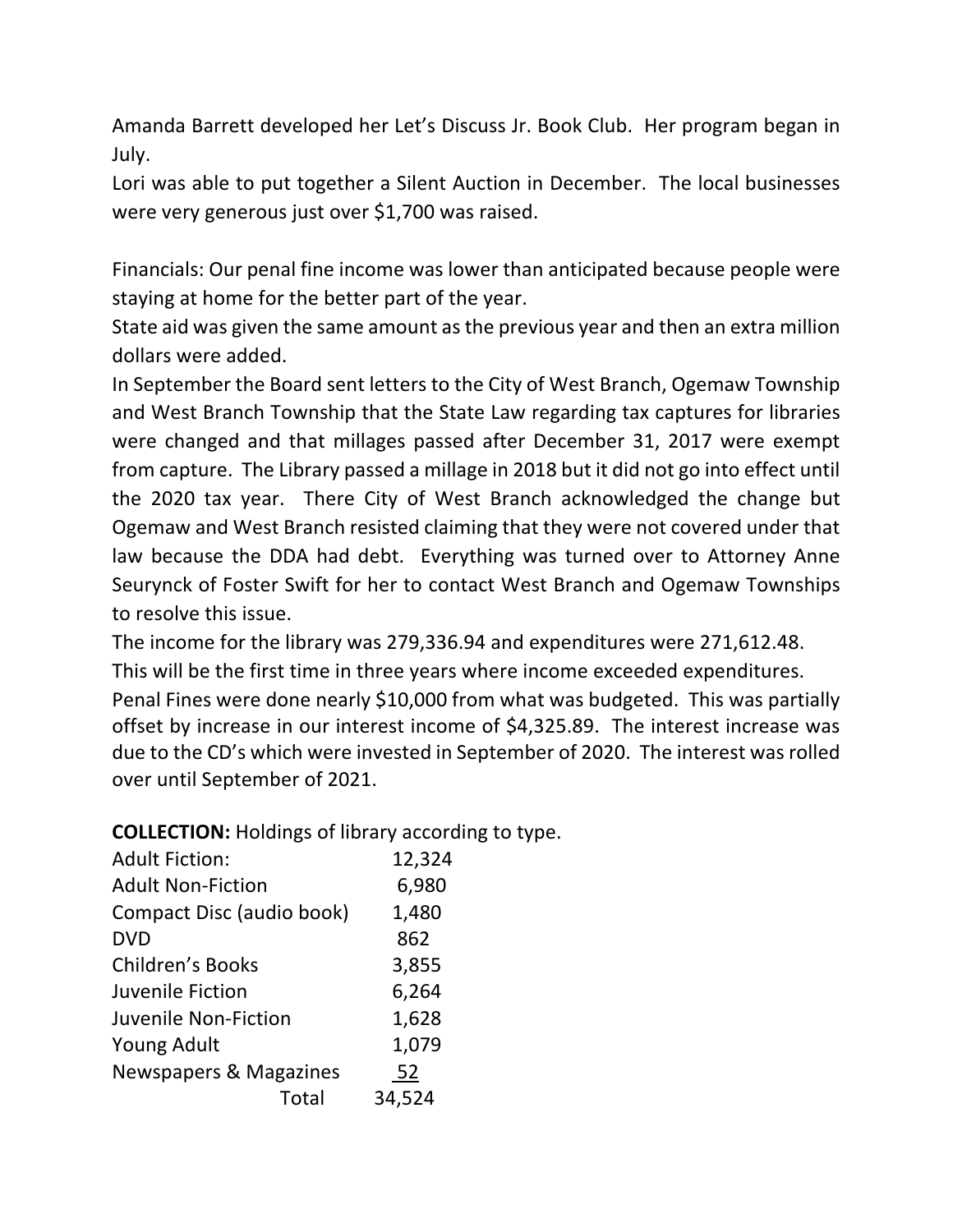There was an increase in total numbers because the Young adult collection was not included in last year's figures.

## **INTERLIBRARY LOAN:**

|                       | <b>MELCAT</b> | VLC.  |
|-----------------------|---------------|-------|
| Inter-loans in        | 998           | 1,756 |
| Inter-loans out 1,775 |               | 1,828 |

This year our inter-loan activity increased by over 800 requests. It is still down from per-COVID levels but it is coming back.

WEB-SITE and COMPUTER USAGE STATS:

Computer Usage WEBSITES VIEWED WI-FI USAGE 2,581 16,294 2,898

Total circulation of print materials for Fiscal 2020-2021: 17,165. This amount is lower than last year by just over 2,000 circulations.

Audio-Book circulation: 1,775 E-Book circulation: 998

Total audio 2,773 Total circulation of all materials: 19,938 This total does not include in house use for newspapers and magazines.

## **BORROWER STATS BY TOWNSHIP:**

Every year other year we have the Valley Library Consortium purge our patron database for any patron record that has shown no activity for the last five years. This is done because we are charged for each patron record on the VLC system.